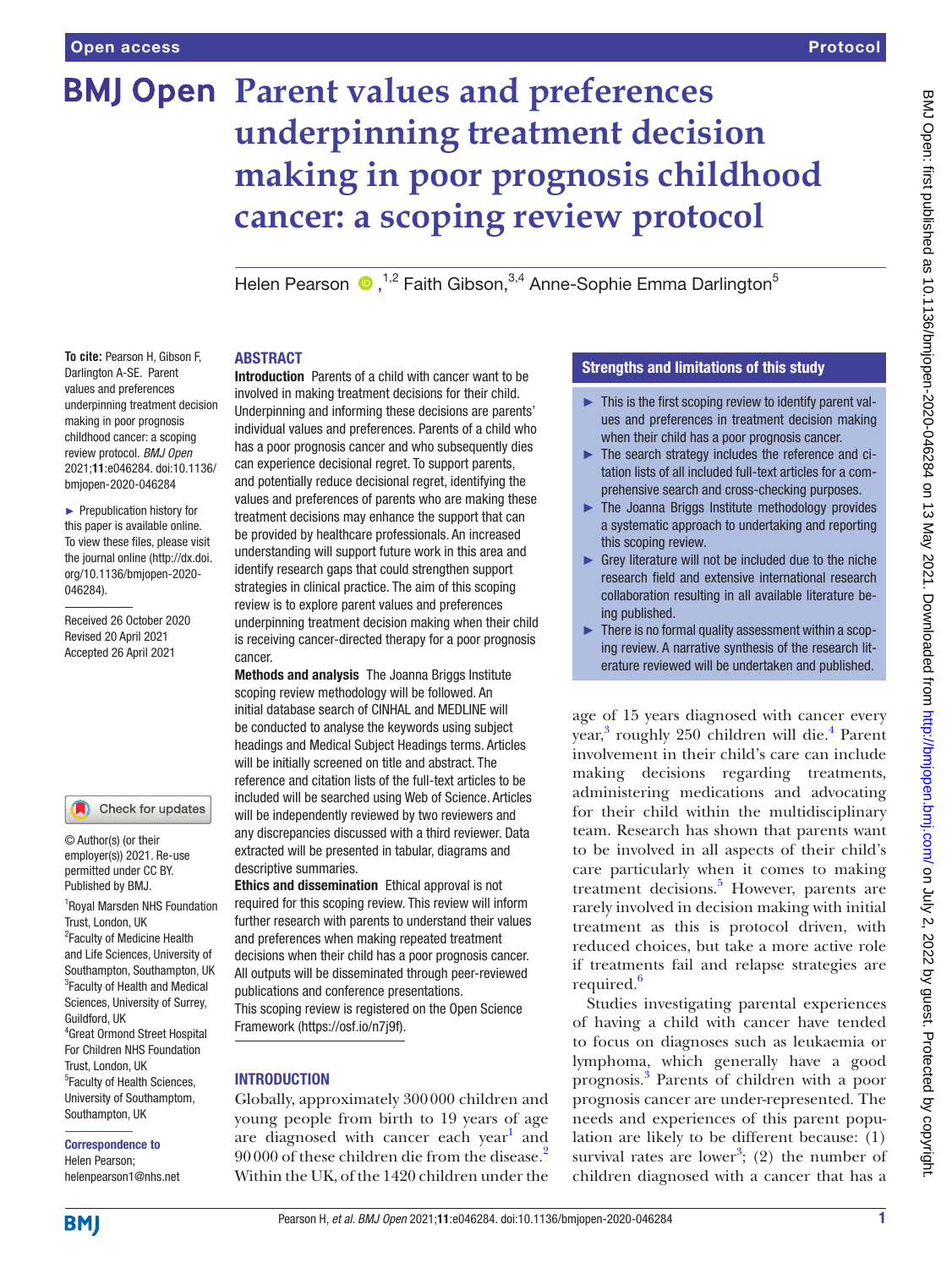poor prognosis is lower<sup>3</sup>; and  $(3)$  established treatment protocols are not always available due to low numbers of children being diagnosed, resulting in a longer time for clinical trials to become established.

Clinical trials within paediatric oncology have advanced over the past decade resulting in more treatment options for children with a poor prognosis cancer. There has been a vast number of clinical trials involving immunotherapy and targeted inhibitors that have shown to improve or extend survival and in some cases provide cures within adult cancer.<sup>78</sup> As a result, these have been extended into clinical trials for children particularly for those who have a poor prognosis cancer.<sup>[9 10](#page-6-7)</sup> Reflections on clinical practice have identified that where established treatment protocols may not be available; parents subsequently become involved in treatment decision making. This includes options such as clinical trials and off-protocol treatments. Often parents can make a series of repeated treatment decisions depending on their child's response to treatment and toxicities experienced. This is the case for parents whose child is diagnosed with relapsed neuroblastoma or relapsed medulloblastoma.

Prognosis relates to the outcome of the cancer diagnosis and whether the disease is likely to return.<sup>11</sup> A poor prognosis indicates a highly unfavourable treatment outcome likely to result in death.<sup>11</sup> Emerging research conducted by Lichtenthal *et*  $al^{12}$  $al^{12}$  $al^{12}$  published in 2020 has shown that 73% of parents whose child has a poor prognosis and subsequently dies experience regret. Regret is predominately related to the decisions parents have made, and this regret can result in prolonged grieving.<sup>13</sup>

Research published in 2011 by Tomlinson *et al*<sup>14</sup> has acknowledged that parents pursue cancer-directed treatments even when the chance of cure is small. Although this research is a decade old, it remains a pertinent piece of research supporting what is seen in clinical practice today. This suggests parents continue to pursue cancerdirected treatments regardless of cure outcomes. Quality information including treatment options, risks and benefits, expectations of treatment and cure to make informed decisions based on parent individual values and prefer-ences is paramount.<sup>[5](#page-6-4)</sup> This is important in treatment decision making to increase parent empowerment, confidence in the decision made $15$  and potentially reduce decisional conflict and regret. $^{12}$  $^{12}$  $^{12}$  Quality information relating to diagnosis, treatment, expectations of cure, potential future impairments, how their child is responding to treatment and how the cancer may have developed are important factors for parents. $16$  Research investigating parent information needs has highlighted that good quality information results in higher levels of satisfaction in healthcare professionals and the care their child is receiving.<sup>16 17</sup> Research on parent treatment decision making at the end of life or opting to participate in phase I clinical trials has shown parent preferences for cancer-directed treatment includes hoping for a cure, prolonging of life, decreasing suffering<sup>[5 14](#page-6-4)</sup> and ensuring they have done everything possible to save their child's life.<sup>14</sup> With the recognition

that parents experience high levels of regret, and want to be involved in treatment decision making, particularly when their child has a poor prognosis, this requires an understanding of individual parent values and preferences that inform these decisions.

Values and preferences relate to the expectations, goals, beliefs and predispositions of an individual when making a decision.<sup>18</sup> These values and preferences inform the decision-making process for a person and ultimately define what decision they make. Supporting parents in understanding their own values and preferences and how these inform treatment decision making is essential to help reduce regret. Support tools to elicit parent values and preferences can help in the process of making decisions.<sup>19</sup>As regret in this parent population is centred on treatment decision making, understanding parent values and preferences may provide insight into what parents require in terms of support to enable them to make informed decisions.

This scoping review has been prompted by the author's clinical experience of caring for children receiving cancerdirected therapy for a poor prognosis cancer. Parents are involved in making treatment decisions for their child, often with the need to make a series of repeated treatment decisions as their child's condition changes. This raises questions such as: what are parent values and preferences when their child is receiving cancer-directed therapy for a poor-prognosis cancer? How do these values and preferences inform treatment decision making?

A preliminary search on MEDLINE using the EBSCO platform in April 2020 found two relevant reviews. A literature review published in 2013 investigated parent decision making of care and treatment in childhood cancer. $20$ This review did not specifically focus on parent values and preferences when their child has a poor prognosis cancer where decision making may differ due to the child's condition and likely outcome. It cannot be assumed that values and preferences would be the same for parents regardless of the outcome for their child (survival, death and disabilities as a result of diagnosis/treatment). This warrants specific investigation. A mixed-methods systematic review published in 2014 looked at medicolegal practice in judgements and decisions when a child's treatment is not curative. $^{21}$  $^{21}$  $^{21}$  The outcome from this review provides a comprehensive theoretical framework on the processes of parent decision making. The theoretical framework is of the positive and negative influences in the decisionmaking process focusing on the transition from cancerdirected therapy to palliative/end-of-life care for their child. $^{21}$  How these decisions relate to individual values and preferences that underpins parents' decision making is not included in this framework. The framework also considers the illness trajectory from cancer-directed therapy to palliative/end-of-life care to be a linear process, which in clinical practice is not always the case.

This scoping review allows for a primary focus on parent values and preferences when their child is receiving cancer-directed therapy for a poor prognosis cancer; this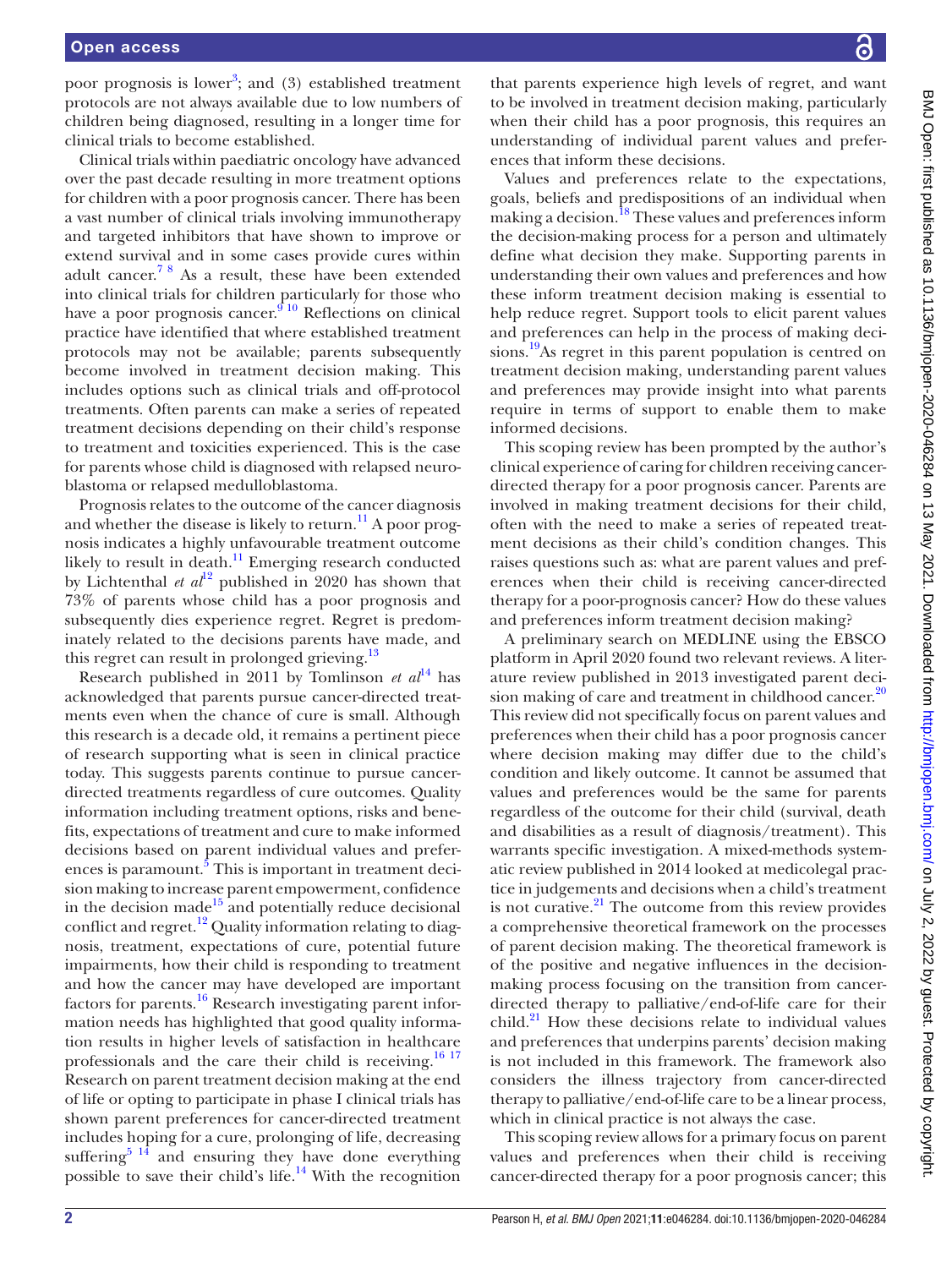16

has not been specifically addressed previously. This review seeks to map the available research literature of parent values and preferences underpinning treatment decision making when their child is receiving cancer-directed therapy for a poor prognosis cancer. Through clarifying these values and preferences, this scoping review will inform further research with parents who are making repeated treatment decisions when their child has a poor prognosis cancer. Data from this scoping review and data from interviews with parents who are making repeated treatment decisions will be combined. This will inform the development of a decision aid that is underpinned by parent values and preferences to support parents when making treatment decisions. Furthermore, the scoping review may identify research gaps that could be addressed in the future to strengthen the support given to parents when making treatment decisions for their child.

## REVIEW OBJECTIVES AND QUESTIONS

The objective is to explore parent values and preferences underpinning treatment decision making when their child is receiving cancer-directed therapy for a poor prognosis cancer. This scoping review will seek to answer two questions:

- 1. What are parent values and preferences when their child is receiving cancer-directed therapy for a poor prognosis cancer?
- 2. How do these values and preferences inform treatment decision making?

## Inclusion criteria

## **Participants**

This will be parents of a child (<18 years) who has a poor prognosis cancer and is receiving cancer-directed therapy.

## **Concept**

The aim is to describe, explore and understand the values and preferences that underpin parent treatment decision making when their child is receiving cancer-directed therapy for a poor prognosis cancer. The review will specifically focus on studies where the child is receiving cancer-directed therapy, defined as any type of cancer treatment as opposed to end-of-life care, palliative care or symptom management alone. The parent of a child who is receiving cancer-directed therapy and palliative care/ symptom management will be included.

## **Context**

Parents of a child who is receiving cancer-directed therapy for a poor prognosis cancer in any clinical or medical setting (hospital, community and hospice) will be considered.

## Types of evidence sources

International evidence sources for this review will be considered. As this is a small parent population within childhood cancer, international collaboration to enhance knowledge and progress research within this field is well

established. Qualitative, quantitative and mixed methods studies drawn from research literature including systematic reviews will be included. Literature or systematic reviews that report the same study population as research studies included will be considered eligible as long as different data are presented. Otherwise, these articles will be included and used for cross-checking purposes.

Studies included can be prospective or retrospective. Including retrospective studies is important due to the sensitivity of the topic as research has been carried out with parents after their child has died to reduce burden prospectively.

The search will include the last 25 years from 1995 to 2020 inclusive (until the time the database searches take place). This time period has been considered as seminal work was published in 1996 relating to parent treatment decision making when their child has a first cancer recurrence. $^{22}$  In addition, being a small parent population, research can take years to complete due to low participant numbers; therefore, an extensive search period is required.

# **METHODS**

The Joanna Briggs Institute scoping review methodology will be followed.<sup>[23](#page-6-19)</sup> This scoping review was registered on the Open Science Framework on 2 June 2020 ([https://](https://osf.io/n7j9f) [osf.io/n7j9f](https://osf.io/n7j9f)). For the scoping review report, the Preferred Reporting Items for Systematic Reviews and Meta-Analyses (PRISMA-ScR) Checklist<sup>24</sup> will be followed (see [online supplemental figue 1\)](https://dx.doi.org/10.1136/bmjopen-2020-046284). The Preferred Reporting Items for Systematic Reviews and Meta-Analyses flow chart will provide the search process of identification, screening, eligible and included articles for the scoping review [\(figure](#page-2-0) 1).



<span id="page-2-0"></span>Figure 1 PRISMA flow chart. PRISMA, Preferred Reporting Items for Systematic Reviews and Meta-Analyses.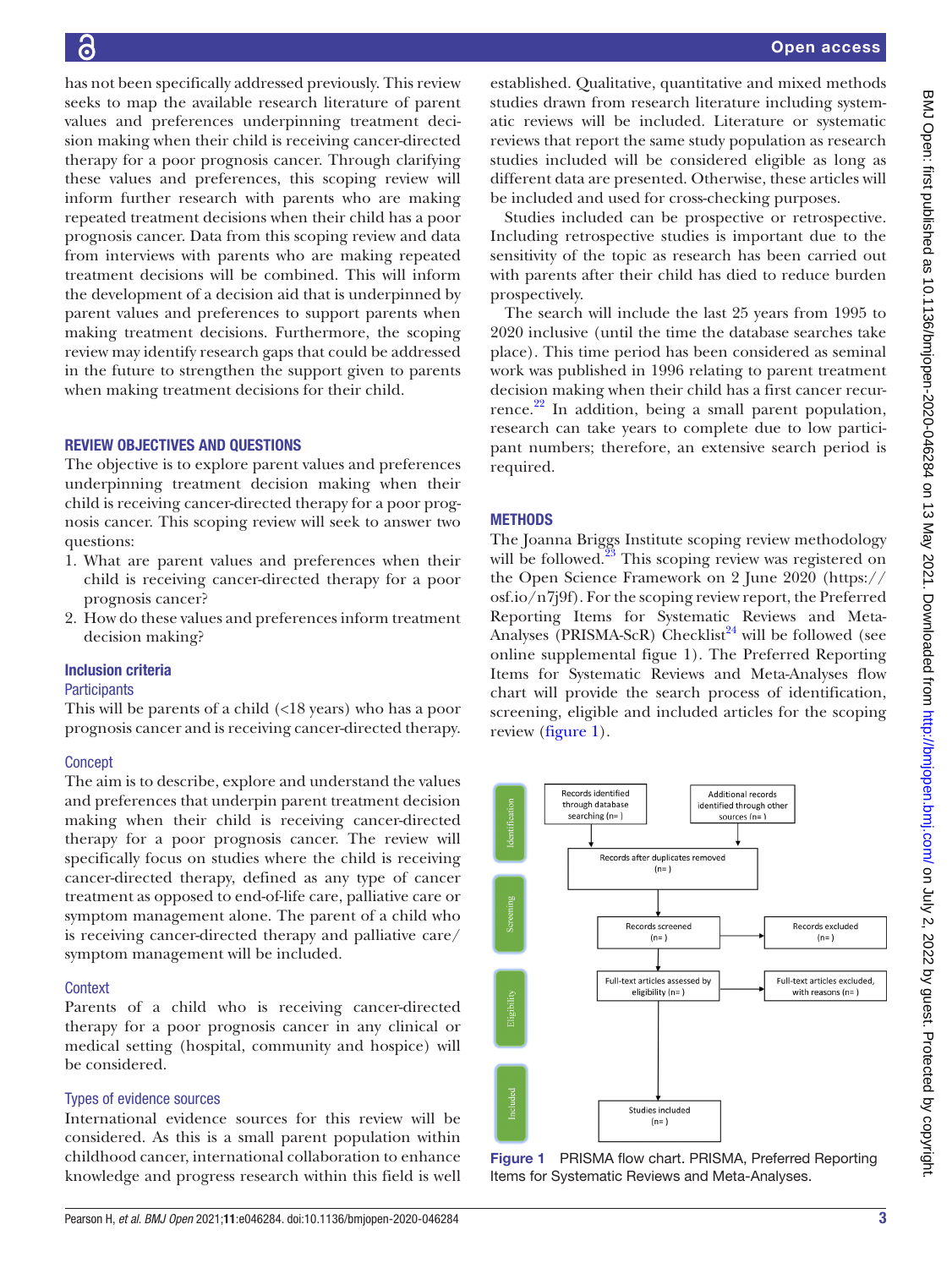| <b>Parent</b>          | <b>Value</b>                    | Poor prognosis                 | <b>Child</b> | <b>Cancer</b>                                      | <b>Decision making</b> |
|------------------------|---------------------------------|--------------------------------|--------------|----------------------------------------------------|------------------------|
| Family                 | Preference                      | Relapse                        | Paediatric   | Oncology                                           | "decision making"      |
|                        | Choice                          | Recurrent                      | Pediatric    | Neoplasm                                           |                        |
|                        | Choose                          | Refractory                     |              | Malignancy                                         |                        |
|                        | Belief                          | Incurable                      |              | "Cancer-direct* therap"                            |                        |
|                        | Attitude                        | Advanced cancer                |              |                                                    |                        |
|                        | Expectation                     | Uncertainty                    |              |                                                    |                        |
|                        | Predisposition                  | Deteriorate                    |              |                                                    |                        |
|                        | Influence                       | Disease progression            |              |                                                    |                        |
|                        | Experience                      | "advanc* cancer"               |              |                                                    |                        |
|                        | Perception                      | "no realistic chance of cure"  |              |                                                    |                        |
|                        | "goal* of care"                 | "disease* progress*"           |              |                                                    |                        |
|                        |                                 | "palliat* chemotherap*"        |              |                                                    |                        |
|                        |                                 | "no reasonable chance of cure" |              |                                                    |                        |
|                        | MeSH, Medical Subject Headings. |                                |              |                                                    |                        |
| <b>Search strategy</b> |                                 |                                |              | headings/MeSH terms. The use of search symbols suc |                        |

<span id="page-3-0"></span>Table 1 Keywords for subject headings/MeSH terms and phrases for database searches

Keywords searched for subject headings/MeSH terms and relevant phrases

Database searches will ascertain published research studies, literature or systematic reviews. An initial search was completed in MEDLINE and Cumulative Index of Nursing and Allied Health Literature (CINAHL) using the EBSCO platform in April 2020. This initial database search found relevant primary studies using qualitative and quantitative methods and therefore warrants the scoping review being conducted. The MEDLINE search yielded 216 articles, and the CINAHL search yielded 115 articles. The key words were devised from known terminology used in clinical practice, academia, definitions (written in the introduction) and literature read on parent decision making in childhood cancer. [Table](#page-3-0) 1 shows the list of key words and phrases. Each key word was searched for subject headings/Medical Subject Headings (MeSH) terms to allow for full exploration of the academic language associated with the word. Phrases were not searched for subject headings/MeSH terms as these are natural language phrases as opposed to academic language. The MEDLINE search strategy used in the initial database search is detailed in [figures](#page-3-1) 2–4. From the articles retrieved in this initial search, the text words in the title and abstract were analysed in combination with the index terms used to describe the articles. This did not provide any additional key words or phrases to be included in the database searches.

The databases to be searched for this review will be CINAHL, MEDLINE and PsycINFO using the EBSCO platform and the Web of Science core collections using the Clarivate platform. The list of key words will be searched for subject headings/MeSH terms separately in each of the databases with the acknowledgement that databases do not have a consistent approach to indexing articles. Phrases will not be searched for subject

terms. The use of search symbols such as truncation, adjacency and the wildcard will allow for full exploration of words. For example, p#ediatric provides inclusion of English and US spelling of the word. Exact phrase searching with the use of quotation marks, for example "decision-making" and "no realistic chance of cure" will be incorporated. This allows for inclusion of some commonly used phrases in clinical practice and within the research literature previously read. Boolean operators (AND/OR) will support the combination between key words, subject headings/MeSH terms using OR and the main topics using AND (parent, values and

| Medline Search Strategy |                                                                               |  |  |  |
|-------------------------|-------------------------------------------------------------------------------|--|--|--|
|                         | S1 parent*                                                                    |  |  |  |
|                         | S2 mother*                                                                    |  |  |  |
|                         | S3 father*                                                                    |  |  |  |
|                         | S4 famil*                                                                     |  |  |  |
|                         | S5 S1 OR S2 OR S3 OR S4                                                       |  |  |  |
|                         | S6 value*                                                                     |  |  |  |
|                         | S7 (MH "Value of Life") OR (MH "Social Values")                               |  |  |  |
|                         | S8 preference*                                                                |  |  |  |
|                         | S9 "goal* of care"                                                            |  |  |  |
|                         | S10 choice*                                                                   |  |  |  |
|                         | S11 belief*                                                                   |  |  |  |
|                         | S12 (MH "Social Norms")                                                       |  |  |  |
|                         | S13 attitude*                                                                 |  |  |  |
|                         | S14 expect*                                                                   |  |  |  |
|                         | S15 (MH "Motivation")                                                         |  |  |  |
|                         | S16 predisposition*                                                           |  |  |  |
|                         | S17 influenc*                                                                 |  |  |  |
|                         | S18 experienc*                                                                |  |  |  |
|                         | S19 (MH "Clinical Decision-Making")                                           |  |  |  |
|                         | S20 choose*                                                                   |  |  |  |
|                         | S21 percept*                                                                  |  |  |  |
|                         | \$22 S6 OR S7 OR S8 OR S9 OR S10 OR S11 OR S12 OR S13 OR S14 OR S15 OR S16 OR |  |  |  |
|                         | S17 OR S18 OR S19 OR S20 OR S21                                               |  |  |  |
|                         |                                                                               |  |  |  |

<span id="page-3-1"></span>Figure 2 MEDLINE search strategy.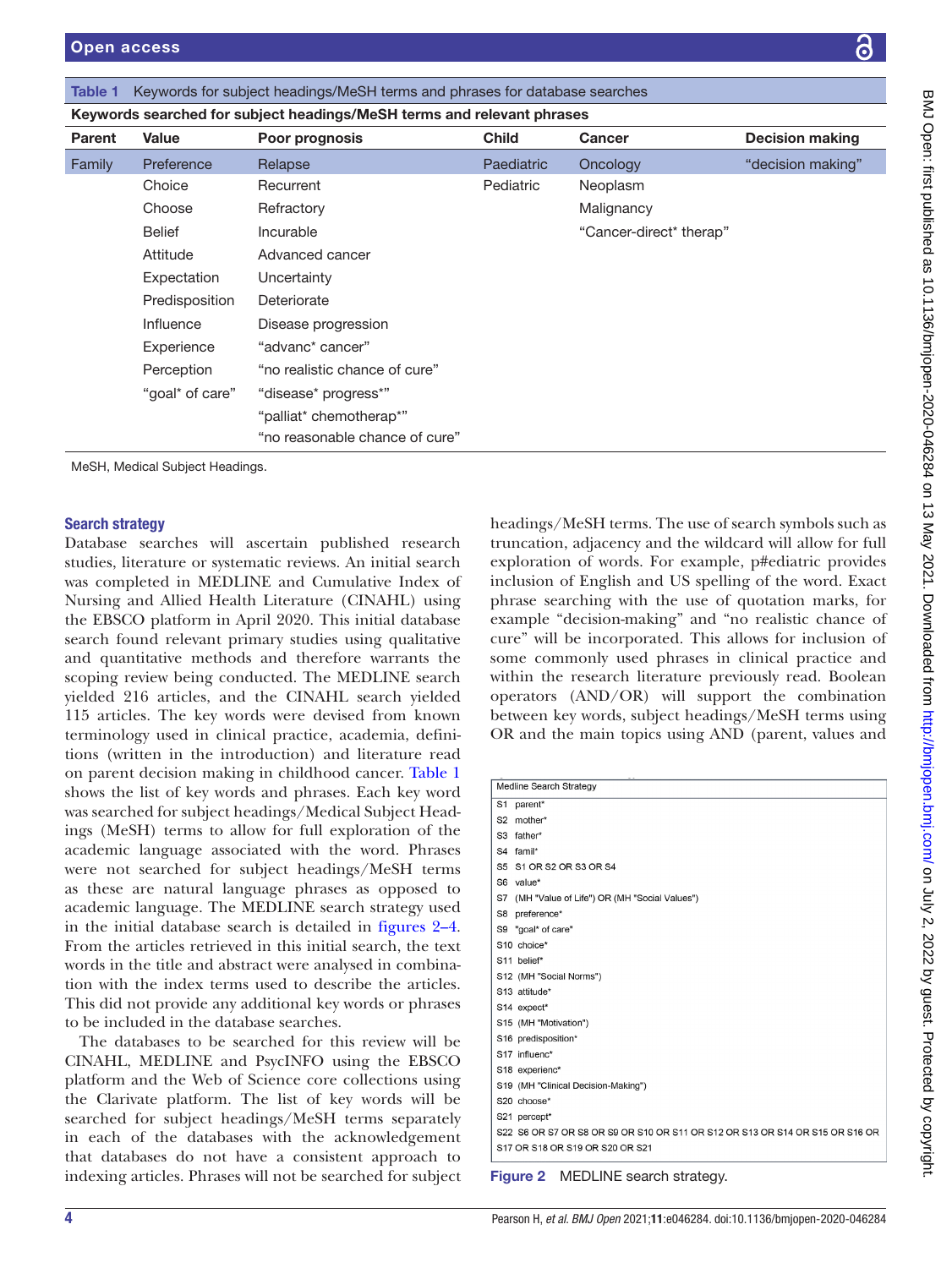```
S23 "decision making
S24 (MH "Decision Making, Shared")
S25 decision N2 making
S26 decision*
S<sub>27</sub> decide<sup>*</sup>
$28, $23 OR $24 OR $25 OR $26 OR $27
S29 S5 AND S22 AND S28
S30 "poor prognosis"
S31 relaps*
S32 (MH "Recurrence")
S33 recurrenc*
S34 refractory
S35 incurable
S36 (MH "Terminally III")
S37 "advanc* cancer"
S38 "no realistic chance of cure'
S39 uncertain*
S40 deteriorat<sup>*</sup>
S41 (MH "Clinical Deterioration")
S42 "disease* progress*"
S43 "palliat* chemotherap*'
S44 "no reasonable chance of cure"
$45 $30 OR $31 OR $32 OR $33 OR $34 OR $35 OR $36 OR $37 OR $38 OR $39 OR
S40 OR S41 OR S42
    OR S43 OR S44
S46 child*
```
Figure 3 MEDLINE search strategy.

preferences, decision making, poor prognosis, child and cancer). The main topics combined using AND in the MEDLINE search strategy ([figures](#page-3-1) 2–4) are parent (S5), values and preferences (S22), decision making (S28), poor prognosis (S45), child (S48) and cancer (S56).

Inclusion criteria for the review includes: published research studies, literature or systematic reviews written in English with full abstract available from January 1995 onwards. Articles can be from any country. Only articles written in English will be included due to the feasibility of being able to transcribe research published in other languages and the time/financial cost in doing so. Articles will be initially screened on the title and then refined through reading the abstract before retrieving the full text to confirm inclusion or exclusion. The Web of Science will be used to look at the reference and citation lists of all included full-text articles. This will highlight any additional articles not included in the database searches that may need to be considered for inclusion. Including citation lists is known as snowballing (or pearl growing) and considered an important aspect to ensure inclusivity of all

S47 p#ediatric S48 S46 OR S47 S49 cancer S50 neoplasm\* S51 (MH "Neoplasm Recurrence, Local") S52 malionan\* S53 (MH "Neoplasms") S54 "cancer direct\* therap\*" S55 oncolog\* S56 S49 OR S50 OR S51 OR S52 OR S53 OR S54 OR S55 S57 S45 AND S48 AND S56 S58 S29 AND S57

Figure 4 MEDLINE search strategy.

relevant articles.<sup>[25](#page-6-21)</sup> Grey literature will not be included as this is a niche topic with established international collaborations resulting in available research and literature reviews being published.

The corresponding author for any article will be contacted if clarification is required for completeness of either including or excluding the article within the scoping review. The database searches will be peer reviewed by the University Research Librarian for transparency and robustness of the search strategy.

#### Source of evidence selection

Articles obtained will be stored on EndNote X9.2, and duplications will be removed. Initial screening of the studies will be done by reading the title and abstract to ascertain whether they fit the inclusion criteria. This screening will be carried out independently by two reviewers (HP and A-SED) before the review team meet to discuss the articles to be included for full-text review. Any discrepancies will be resolved with the addition of the third reviewer (FG).

Full text of the articles included based on abstract will be retrieved. These will be read in full by two reviewers (HP and A-SED). Corresponding authors of the retrieved articles will be contacted for clarification if required. In the absence of being able to contact the corresponding author of an article, other members of the research team will be approached. The review team will meet again to discuss the final articles to be included in the scoping review, and the third reviewer (FG) will resolve any discrepancies. Any full-text articles that are excluded at this stage will be justified in the scoping review report. For transparency, the search results will be presented in the PRISMA flow chart [\(figure](#page-2-0) 1), which will systematically detail the selection process of articles.

#### Data extraction

Data will be extracted from the articles obtained that meet the objectives of the scoping review. Data extraction will be undertaken in full by two reviewers (HP and A-SED), and the third reviewer (FG) will randomly select 25% of the eligible articles to review. The third reviewer (FG) will review data extraction templates completed by the two full reviewers (HP and A-SED) against the relevant article. This is a quality check to ensure the extracted data from the articles are accurate and are executed with rigour. Once the data extraction and review of the randomly selection articles have been completed independently by all three reviewers, the review team will meet to discuss and address any discrepancies.

For a consistent approach between reviewers, the Joanna Briggs Institute source of evidence template<sup>[23](#page-6-19)</sup> will be modified to extract information, characteristics and findings from the articles that are relevant to answering the scoping review questions. This will include information on the population, concept, context, type of evidence source, study methods, values and preferences, information on what cancer-directed therapy was given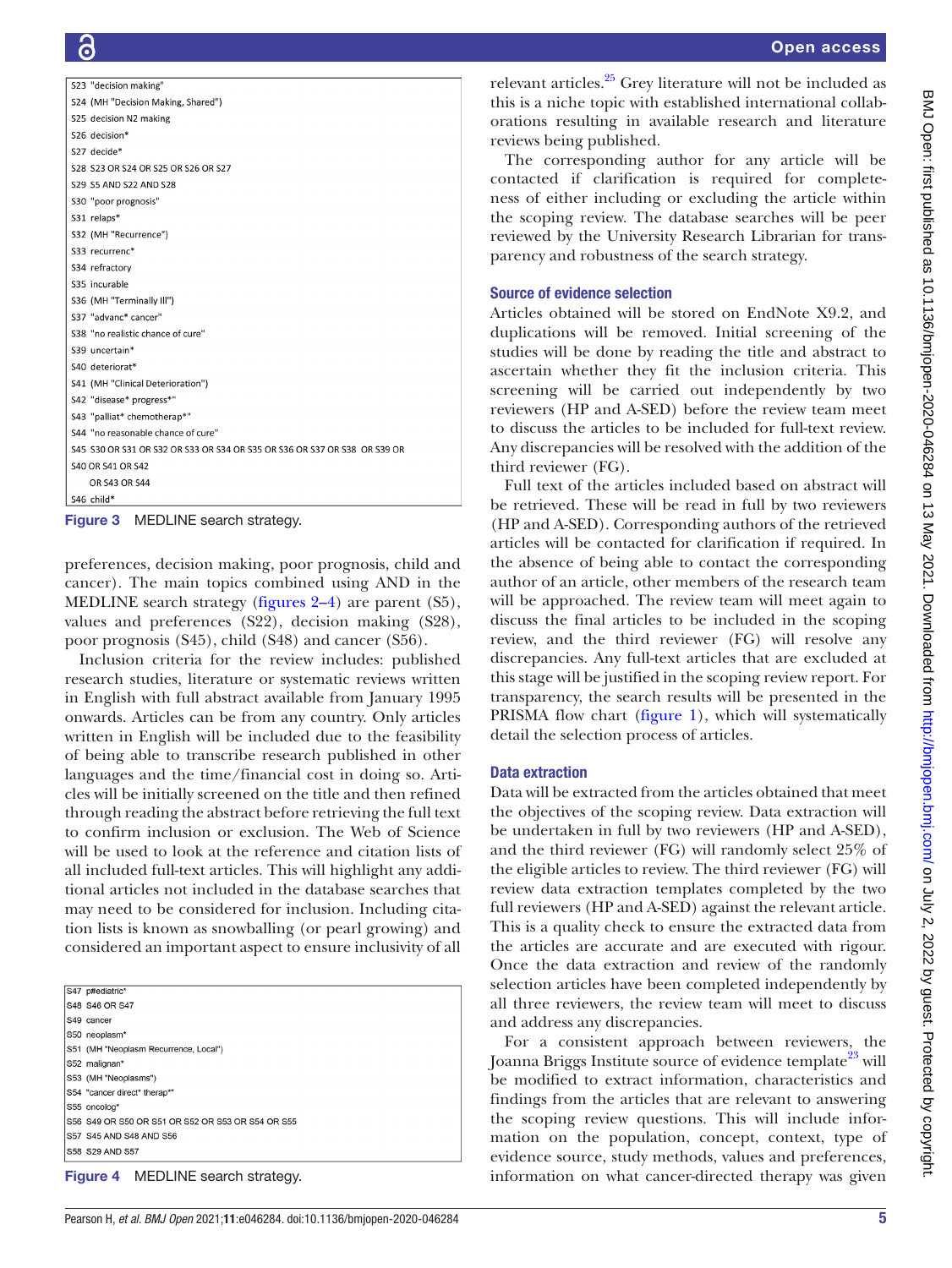| <b>Scoping Review Details</b>                                                                                 |                                                                                                                   |  |
|---------------------------------------------------------------------------------------------------------------|-------------------------------------------------------------------------------------------------------------------|--|
| <b>Scoping Review Title</b>                                                                                   |                                                                                                                   |  |
| <b>Review Objectives</b>                                                                                      |                                                                                                                   |  |
| <b>Review Questions</b>                                                                                       |                                                                                                                   |  |
| Inclusion/Exclusion Criteria                                                                                  |                                                                                                                   |  |
| Population (parent of a child under age of 18 years)                                                          |                                                                                                                   |  |
| Concept (parent of a child receiving cancer-directed therapy for a poor<br>prognosis cancer)                  |                                                                                                                   |  |
| Context (hospital, community, hospice)                                                                        |                                                                                                                   |  |
| Types of Evidence Source (Qual/Quant, mixed methods)                                                          |                                                                                                                   |  |
| Evidence source Details and Characteristics                                                                   |                                                                                                                   |  |
| Citation details (author, year of publication, journal)                                                       |                                                                                                                   |  |
| Country                                                                                                       |                                                                                                                   |  |
| <b>Study Aims/Objectives</b>                                                                                  |                                                                                                                   |  |
| Figure 5 JBI data extraction tool. JBI, Joanna Briggs Institute.                                              |                                                                                                                   |  |
|                                                                                                               |                                                                                                                   |  |
| and whether this was in conjunction with palliative care/<br>symptom management. The modified data extraction | For qualitative data, content analysis will provide a<br>description of data extracted and will be mapped to show |  |
| template for this scoping review can be found in figures 5                                                    | consistencies and differences among the data.                                                                     |  |
| and 6. Any amendments to the extraction template                                                              | For quantitative data, the frequency and numer-                                                                   |  |
| during the scoping review will be highlighted in the                                                          | ical information will be presented based on the data                                                              |  |
| scoping review report.                                                                                        | extracted. For example, the sample size and types of<br>study design could be individually displayed in graph or  |  |
| <b>Analysis of the evidence</b>                                                                               | tabular format. In both the qualitative and quantitative                                                          |  |
| Analysis will commence with the final number of arti-                                                         | data extraction, the analysis will reflect the objectives for                                                     |  |
| cles included in the scoping review and the basic char-                                                       | the scoping review.                                                                                               |  |
| acteristics of these articles. The data extraction template                                                   |                                                                                                                   |  |
| (figures 5 and 6) will highlight the most consistent and                                                      | <b>Presentation of results</b>                                                                                    |  |
| clear way for the evidence to be presented, which is repre-                                                   | Results will be presented in formats such as tabular,                                                             |  |
| sentative of the extracted data once the scoping review is                                                    | diagrammatic and descriptive summaries to clearly repre-                                                          |  |

<span id="page-5-0"></span>such as tabular, grammatic and descriptive summaries to clearly represent the extracted data relevant to the scoping review objectives. The basic characteristics of the studies will be presented in table format. This will include the citation, country, study design, methods and sample size of each article. This will provide the reader with an overall summary of the studies that are included in the scoping review. Descriptive summaries of the qualitative data will

be supported with visual diagrams mapping the relevant

| Prospective or Retrospective study                                                 |          |
|------------------------------------------------------------------------------------|----------|
| Longitudinal or Cohort study                                                       |          |
| Research Methodology & Methods                                                     |          |
| Participant Details (mother, father sample size)                                   |          |
| Data extracted from sources of evidence                                            |          |
| Cancer-directed therapy options available (list)                                   |          |
| Cancer-directed therapy in conjunction with palliative care/symptoms<br>management | YES / NO |
| Cancer-directed therapy given to child (list if more than one)                     |          |
| Outcome from cancer-directed therapy given                                         |          |
| Values and preferences identified (list)                                           |          |
| Explanation of how these values and preferences informed decision-making           |          |
| (explicitly stated/not stated/unsure)                                              |          |
| Article recommendations for future research/clinical practice                      |          |

Figure 6 JBI data extraction tool. JBI, Joanna Briggs Institute.

sentative of the extracted data once the scoping

complete. The data extraction template will record basic characteristics of the articles' such as first author, year of publication, country, study design (ie, qualitative, quantitative, mixed-methods, retrospective, prospective, longitudinal and cohort), research methods and the number of participants in each study. This information will not be analysed but will be presented in the scoping review report to provide an overview of the included literature.